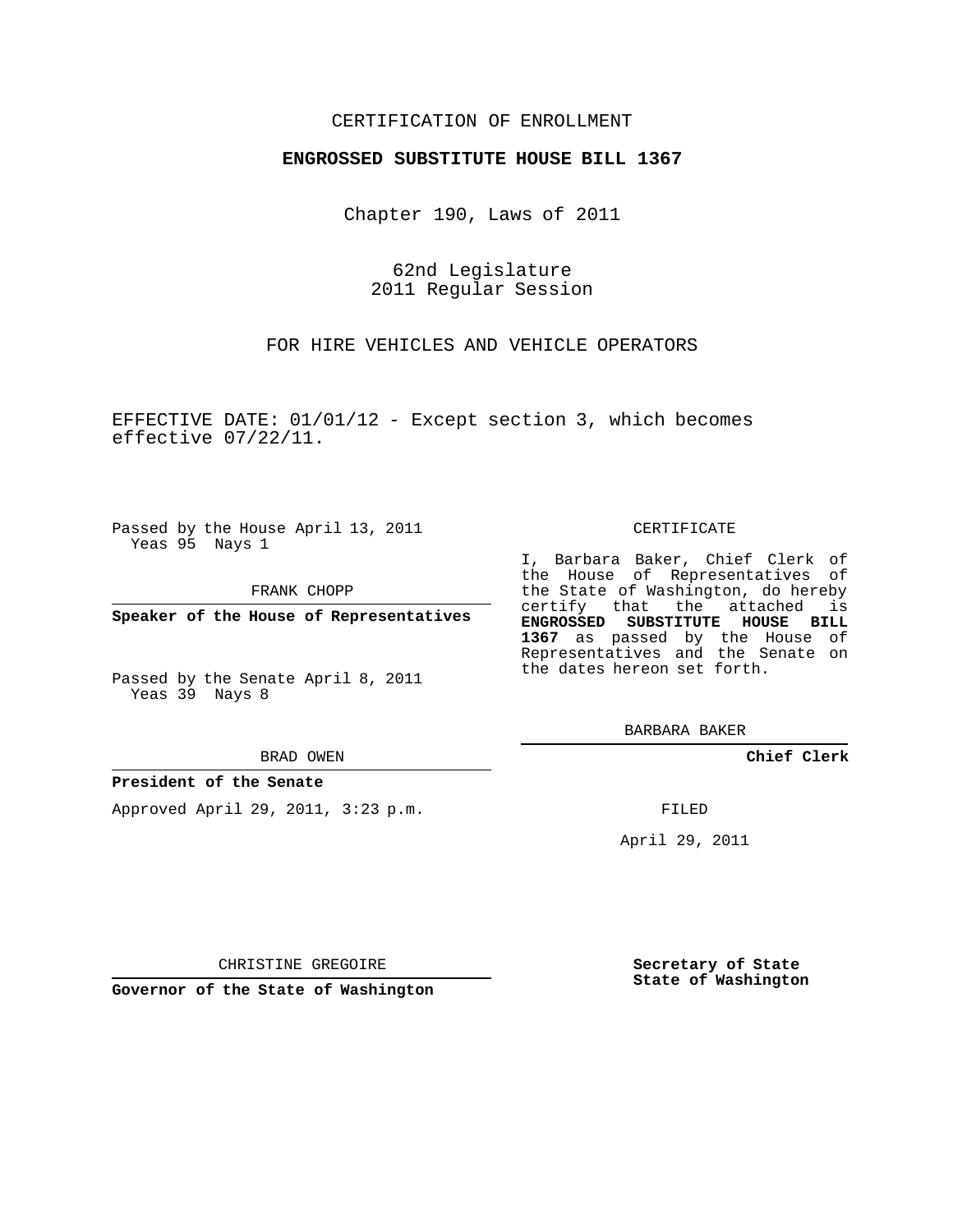# **ENGROSSED SUBSTITUTE HOUSE BILL 1367** \_\_\_\_\_\_\_\_\_\_\_\_\_\_\_\_\_\_\_\_\_\_\_\_\_\_\_\_\_\_\_\_\_\_\_\_\_\_\_\_\_\_\_\_\_

\_\_\_\_\_\_\_\_\_\_\_\_\_\_\_\_\_\_\_\_\_\_\_\_\_\_\_\_\_\_\_\_\_\_\_\_\_\_\_\_\_\_\_\_\_

AS AMENDED BY THE SENATE

Passed Legislature - 2011 Regular Session

# **State of Washington 62nd Legislature 2011 Regular Session**

**By** House Labor & Workforce Development (originally sponsored by Representatives Green, Moeller, Rolfes, Hasegawa, Pettigrew, Sells, Ryu, Appleton, Hunt, Seaquist, Miloscia, Ormsby, and Roberts)

READ FIRST TIME 02/17/11.

 AN ACT Relating to for hire vehicles and for hire vehicle operators; adding new sections to chapter 51.12 RCW; adding a new section to chapter 51.16 RCW; adding a new section to chapter 46.72 RCW; adding a new section to chapter 46.72A RCW; adding new sections to chapter 81.72 RCW; prescribing penalties; and providing an effective date.

BE IT ENACTED BY THE LEGISLATURE OF THE STATE OF WASHINGTON:

 NEW SECTION. **Sec. 1.** A new section is added to chapter 51.12 RCW to read as follows:

 The legislature finds that taxicab, limousine, and other for hire vehicle operators are at significant risk of injury due to work-related accidents or crimes such as robbery that may not be covered by standard vehicle insurance policies. Since almost all taxicab, limousine, and other for hire vehicle business operations are independent small business franchises, their owners or operators may opt out of industrial insurance coverage without full consideration for the risk of financial exposure to themselves or to their businesses. As a result, health care may be provided to them at public expense or not at all, and erroneous claims may be made by health care providers for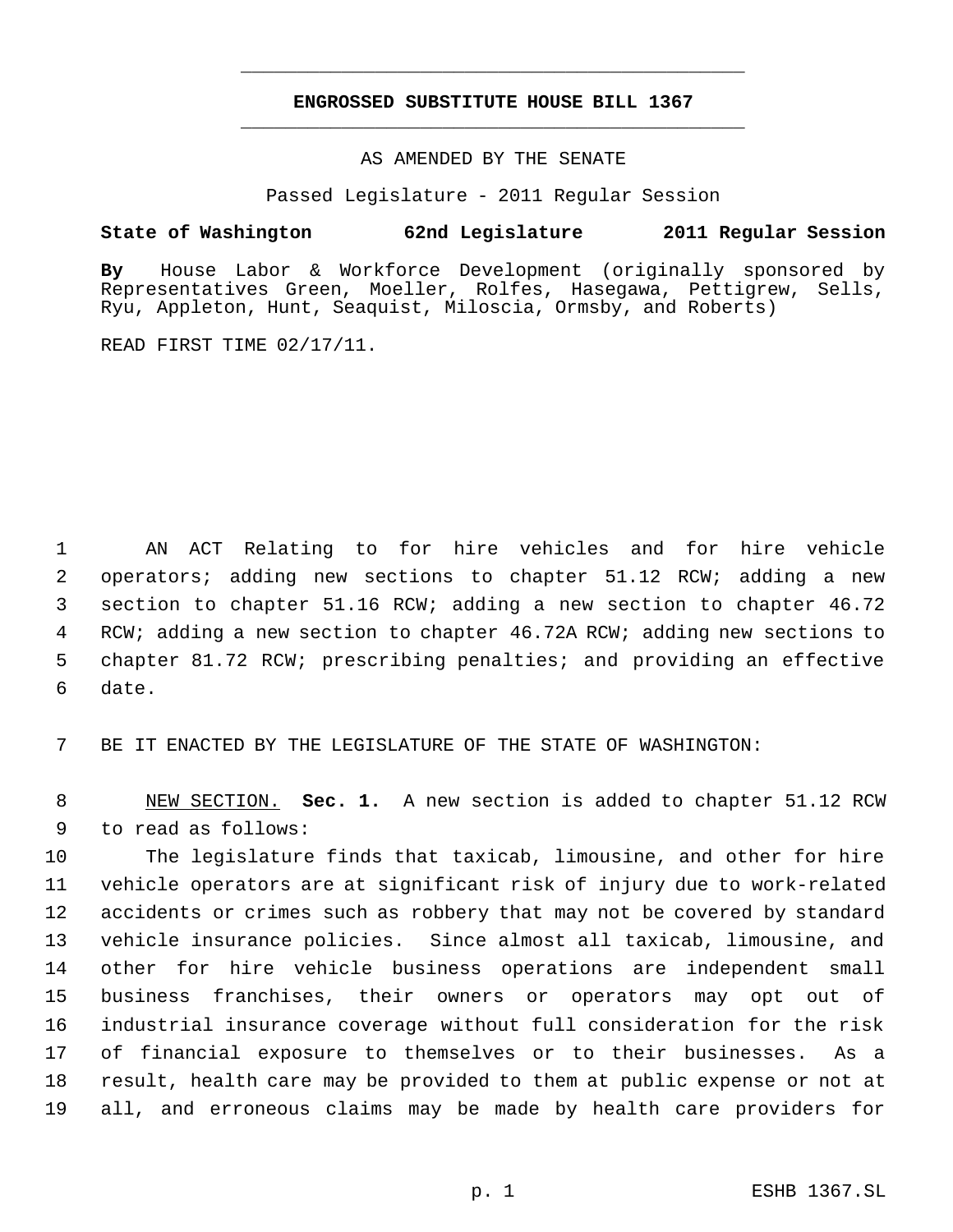insurance coverage, against the state department of labor and industries, private businesses, or the taxicab associations in which certain municipalities require participation. Most for hire vehicle operators do not enjoy the benefit of the broad public policy embodied in this title that mandates industrial insurance protection for workers. The legislature therefore declares that all taxicab, limousine, for hire vehicle businesses, and for hire vehicle operators are subject to mandatory industrial insurance coverage under this title.

 NEW SECTION. **Sec. 2.** A new section is added to chapter 51.12 RCW to read as follows:

 (1) Any business that owns and operates a for hire vehicle licensed under chapter 46.72 RCW, a limousine under chapter 46.72A RCW, or a taxicab under chapter 81.72 RCW and the for hire operator or chauffeur of such vehicle is within the mandatory coverage of this title.

 (2) Any business that as owner or agent leases a for hire vehicle licensed under chapter 46.72 RCW, a limousine under chapter 46.72A RCW, or a taxicab under chapter 81.72 RCW to a for hire operator or a chauffeur and the for hire operator or chauffeur of such vehicle is within the mandatory coverage of this title.

 (3) For the purposes of this section, the following definitions apply unless the context clearly requires otherwise:

 (a) "Chauffeur" has the same meaning as provided in RCW 46.04.115; and

 (b) "For hire operator" means a person who is operating a vehicle for the purpose of carrying persons for compensation.

 NEW SECTION. **Sec. 3.** A new section is added to chapter 51.16 RCW to read as follows:

(1) For the purposes of section 2 of this act:

 (a) By no later than January 1, 2012, the department must determine by rule the basis for industrial insurance premiums for: (i) Any business that owns and operates for hire, limousine, or taxicab vehicles; and (ii) any business that owns and leases for hire, limousine, or taxicab vehicles to a business operating such vehicle; and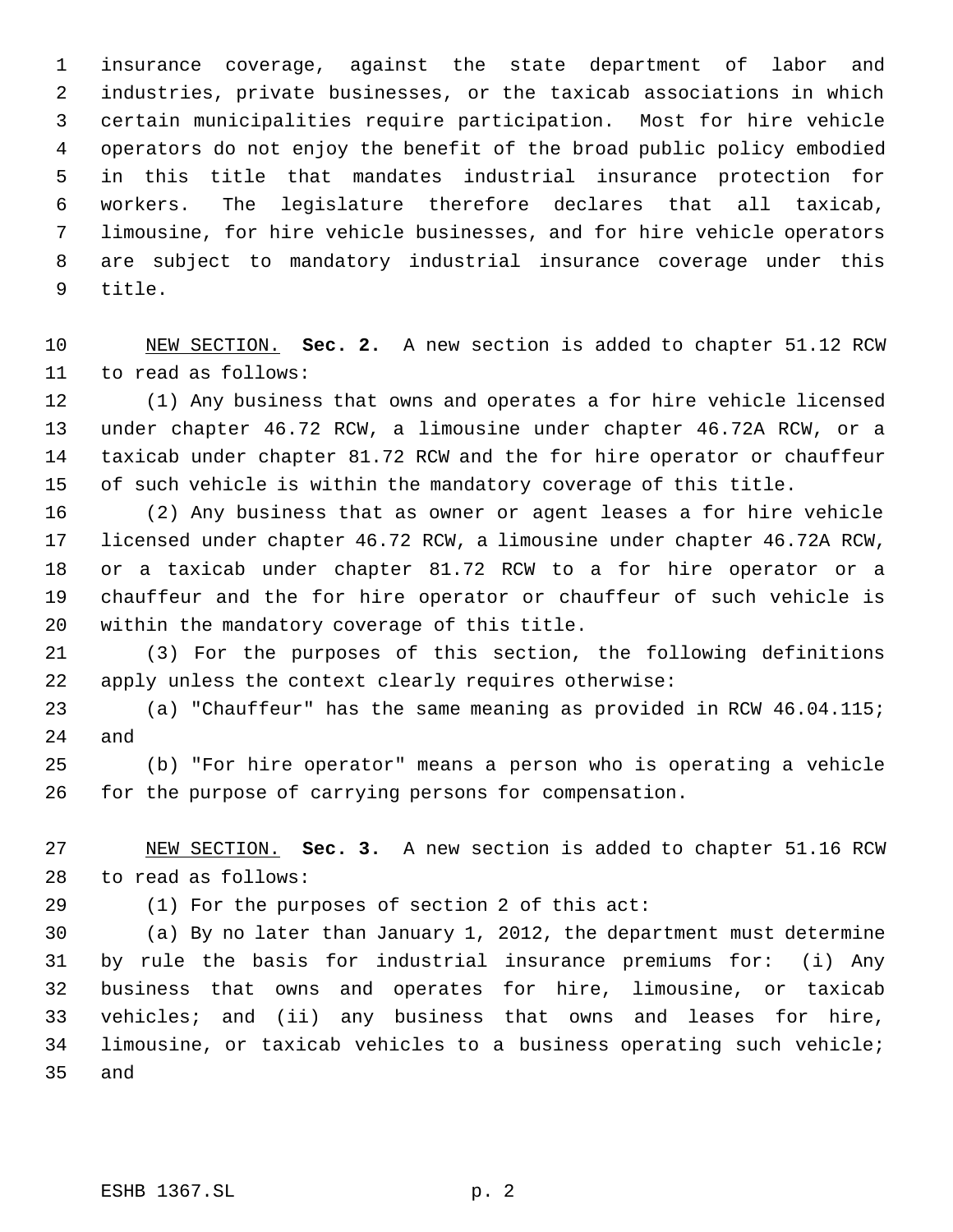(b) Not more than ninety days after the department has determined the basis for industrial insurance premiums by rule under (a) of this subsection, the department must assess such premiums on: (i) Any business that owns and operates for hire, limousine, or taxicab vehicles; and (ii) any business that owns and leases for hire, limousine, or taxicab vehicles to a business operating such vehicle.

 (2) In determining the basis under this section, the department must consider:

 (a) The unique economic structures of the taxicab, for hire 10 vehicle, and limousine industries;

 (b) The difficulty of equitably assessing industrial insurance premiums on classes of businesses that utilize both employer/employee 13 and independent contractor business models;

 (c) The economic impact on businesses of a rate and assessment alternative, such as a flat rate and assessment levied on a per vehicle or a miles driven basis, compared to that of an assessment based on hours worked;

(d) The department's costs and efficiency of administration;

(e) The cost to businesses and covered workers; and

 (f) Anticipated effectiveness in implementing mandatory industrial insurance coverage of for hire vehicle operators as provided in section 2 of this act.

 NEW SECTION. **Sec. 4.** A new section is added to chapter 51.12 RCW to read as follows:

 (1) In order to assist the department with controlling costs related to the self-monitoring of industrial insurance claims by independent owner-operated for hire vehicle, limousine, and taxicab businesses, the department may appoint a panel of individuals with for hire vehicle, limousine, or taxicab transportation industry experience and expertise to advise the department.

 (2) The owner of any for hire, limousine, or taxicab vehicle subject to mandatory industrial insurance pursuant to section 2 of this act is eligible for inclusion in a retrospective rating program authorized and established pursuant to chapter 51.18 RCW.

 NEW SECTION. **Sec. 5.** A new section is added to chapter 46.72 RCW to read as follows: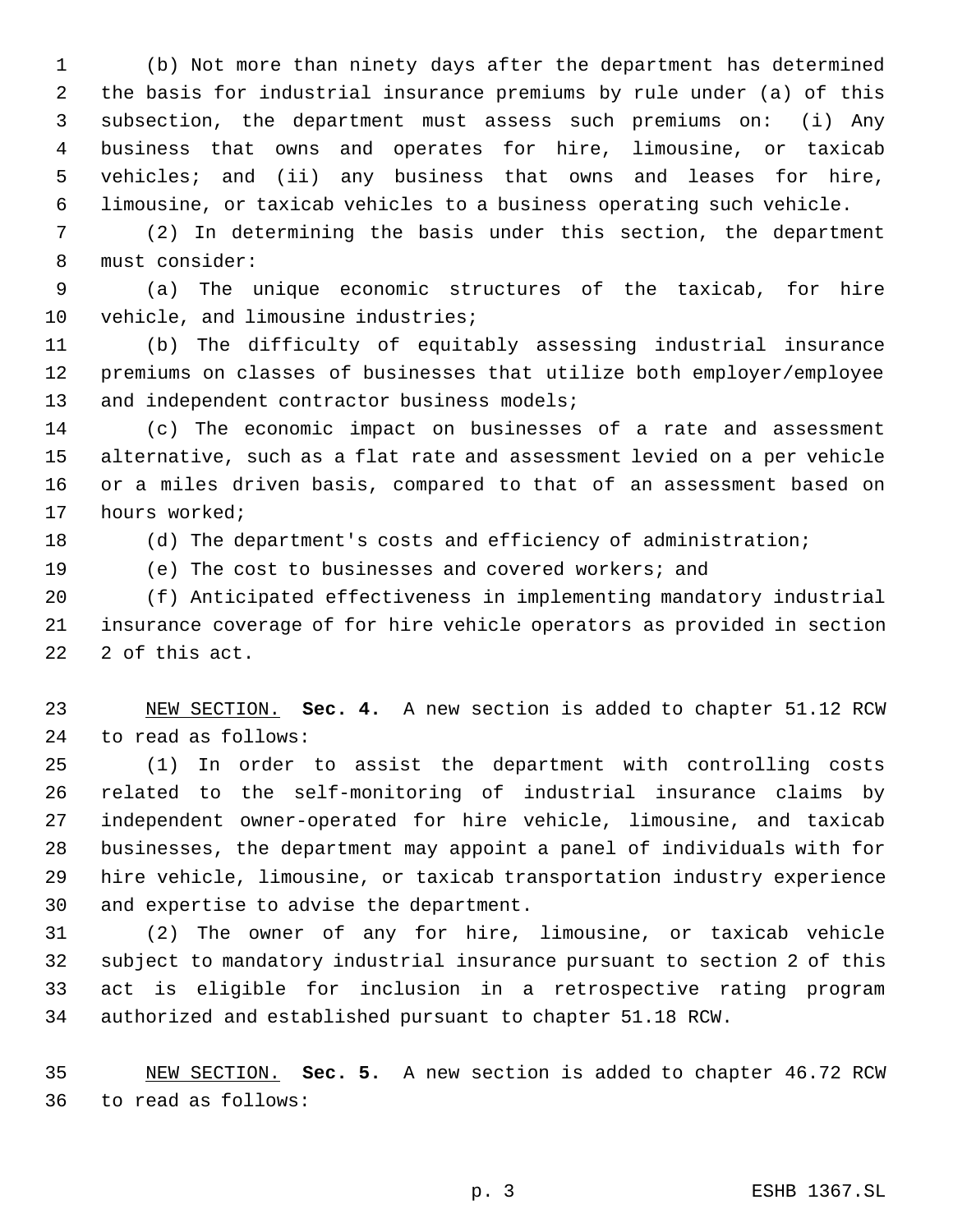(1) A for hire vehicle certificate issued pursuant to this chapter must be suspended or revoked and may not be renewed in the event of failure to pay the mandatory for hire vehicle operator industrial insurance premium as charged by the department of labor and industries under sections 2 and 3 of this act.

 (2)(a) A for hire vehicle and its operator must have evidence of payment in good standing with the department of labor and industries of the for hire vehicle operator industrial insurance premium, whenever the for hire vehicle is operated on public streets and highways for compensation.

 (b) Failure to produce evidence of payment of the for hire vehicle insurance premium upon demand by a law enforcement officer or other government agent acting under the authority of this chapter is a civil infraction punishable by a fine of not more than two hundred fifty dollars per infraction separately upon both the for hire vehicle owner and the for hire vehicle operator if they are not one and the same.

 (3) For hire vehicle license suspension or revocation and the administration thereof for failure to pay the mandatory industrial insurance premium must be at the direction and expense of the department of labor and industries.

 (4) The department of labor and industries and the department of licensing may adopt rules and enter into cooperative agreements to implement this section.

 NEW SECTION. **Sec. 6.** A new section is added to chapter 46.72A RCW to read as follows:

 (1) A business license and vehicle certificate issued pursuant to RCW 46.72A.050 must be suspended or revoked and must not be renewed in the event of failure to pay the mandatory for hire vehicle operator industrial insurance premium as charged by the department of labor and industries under sections 2 and 3 of this act.

 (2)(a) A limousine and its chauffeur must have evidence of payment in good standing with the department of labor and industries of the for hire vehicle operator industrial insurance premium, whenever the limousine is operated on public streets and highways for compensation.

 (b) Failure to produce evidence of payment of the for hire vehicle insurance premium upon demand by a law enforcement officer or other government agent acting under the authority of this chapter is a civil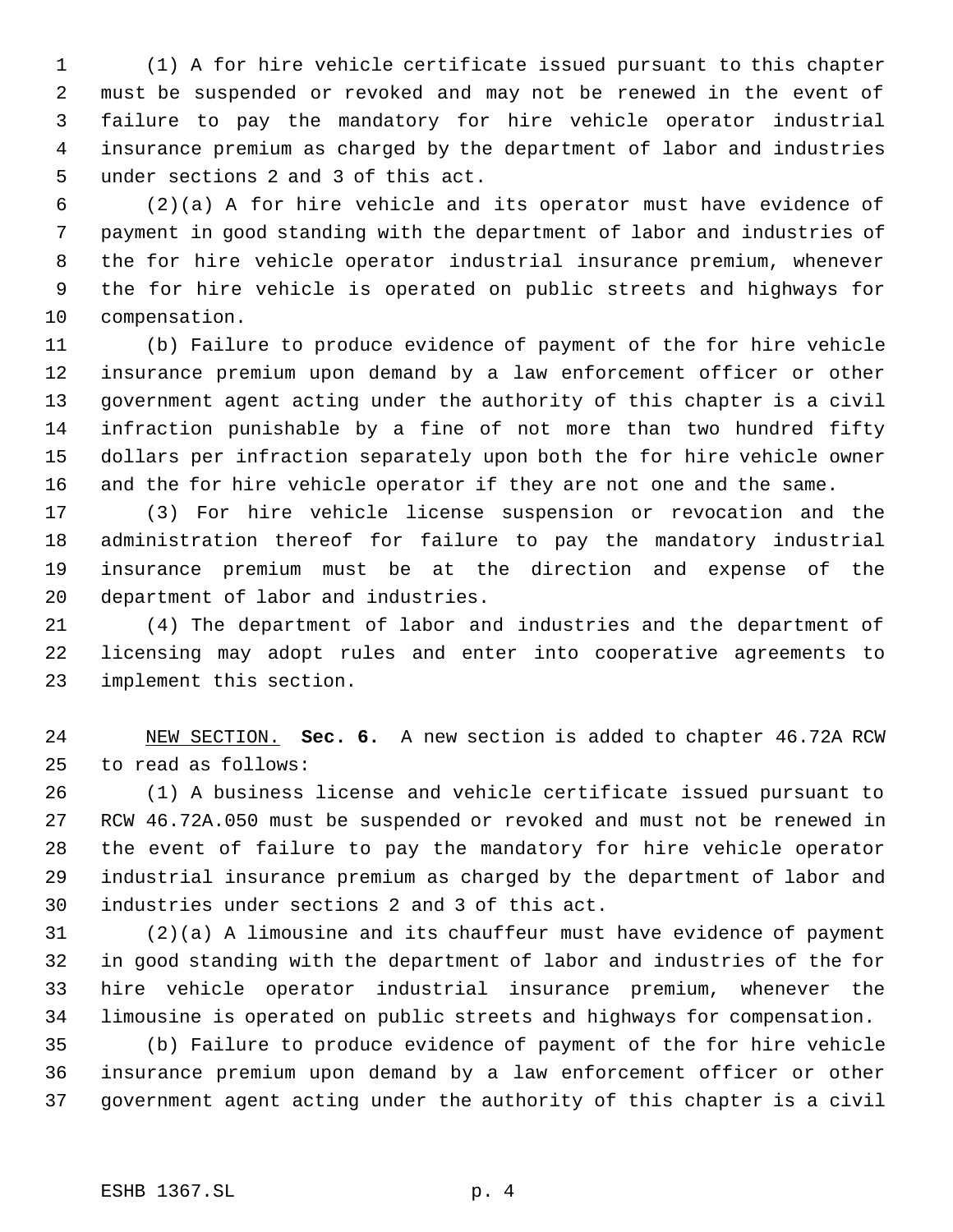infraction punishable by a fine of not more than two hundred fifty dollars per infraction separately upon both the limousine vehicle owner and the limousine chauffeur if they are not one and the same.

 (3) Business license and vehicle certificate suspension or revocation and the administration thereof for failure to pay the mandatory industrial insurance premium must be at the direction and expense of the department of labor and industries.

 (4) The department of labor and industries and the department of licensing may adopt rules and enter into cooperative agreements to implement this section.

 NEW SECTION. **Sec. 7.** A new section is added to chapter 81.72 RCW to read as follows:

 (1) A license issued pursuant to this chapter must be suspended or revoked and may not be renewed in the event of failure to pay the mandatory for hire vehicle operator industrial insurance premium as charged by the department of labor and industries under sections 2 and 3 of this act.

 (2)(a) A taxicab vehicle and its operator must have evidence of payment in good standing with the department of labor and industries of the for hire vehicle operator industrial insurance premium, whenever the taxicab vehicle is operated on public streets and highways for compensation.

 (b) Failure to produce evidence of payment of the for hire vehicle insurance premium upon demand by a law enforcement officer or other government agent acting under the authority of this chapter is a civil infraction punishable by a fine of not more than two hundred fifty dollars per infraction separately upon both the taxicab vehicle owner and the taxicab vehicle operator if they are not one and the same.

 (3) Taxicab vehicle license suspension or revocation and the administration thereof for failure to pay the mandatory industrial insurance premium must be at the direction and expense of the department of labor and industries.

 (4)(a) The department of labor and industries, the department of licensing, cities, towns, counties, and port districts may enter into cooperative agreements to implement this section.

 (b) The department of licensing and the department of labor and industries may adopt rules to implement this section.